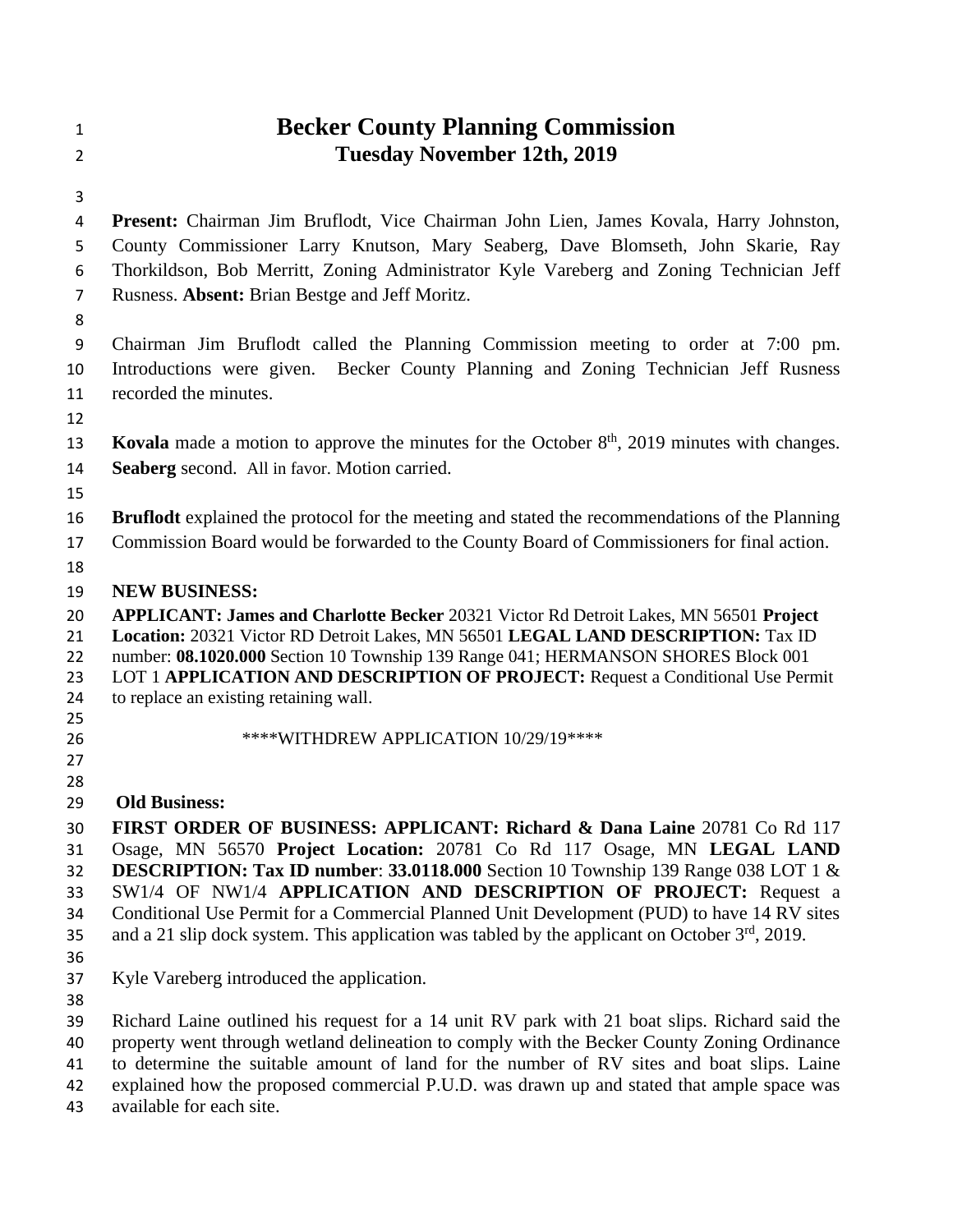Laine said twenty-five hundred square feet is required for each site, while being limited to fourteen sites, he made the sites larger with eight in the front six in the back. Laine explained they moved the docking area to the southern edge of the proposed development because of the concerns of the bull rushes. Laine talked about the square footage needed for the dock slips and how it will be kept inside the park property line with minimum weed removal and there will be thirty-two feet from the edge of road to the edge of the lake. Laine explained they will be removing one picnic area and leaving the other by the well house area, also there will be lighting by the entrance and the exit and at the center of well house, and other lighting in accordinance of Minnesota State Statute. The Becker County Hwy Dept. would install a pedestrian crossing sign if the permit is approved, he said he will also put up stop and look signs on both sides of the road and explained other safety precautions such as the possibility to reduce the speed limit on Co Rd 117. Laine said they will be planting fast growing shrubs, trees and landscaping for shade and a nice view with recommendations from Becker County Soil and Water. He stated they have extra room east of the septic drain field for more parking and boat trailer storage, ect. He also stated there will be a storm shelter provided for the park occupants. Laine stated County Road 117 is a public road and anyone can drive on it, he also stated the uptick in traffic will be minimal. Laine stated that crossing the roads and streets in Minnesota can be done anywhere if it is done reasonably and safely, meaning everyone is responsible for their own safety. He said all the potential site owners will be interviewed, he and wife his do not want hell-raisers or hoarders at their park. Laine explained how hard they have worked on meeting the requirements and how all setbacks are met by a large margin. He said Toad Lake is a recreational lake and it's not just for the people who live on it. Laine stated people want a place to come and enjoy the lake and support local business around the area. Laine said he is the third generation born on this farm and wants to re-purpose it for supplemental income upon their retirement and pass the farm on to the next generation. Laine showed the board a picture of the park and explained where the closest home was to the campground.

 Ashley Laine spoke for the application, stating that the Laine family has no intention of ruining the lake and they take offense to people saying so. Ashley stated she has lived in that area for many years, and that is not the Laine's intent.

 John Berg spoke for the applicant stating that Richard Laine did everything on the farm to prevent any pollution. He claims Becker County has more issues with other roads around the area. He felt the park will be good for everybody and does not feel there is any safety issues.

 Tom Winters, attorney for Richard Laine gave some suggestions on some stipulations to address the safety conditions that the people in the area have. Winter stated that most of the fatalities on that road occurred in the winter.

- 
- Deb Nerud spoke against the application. Nerud commented on accidents on Co Rd 117 in the summer, and questioned where the docks and lifts are going to be stored.
- 
- Dennis Nerud spoke against the application, Dennis is concerned about potential invasive species in the lake being this would be an uncontrolled access.

Jim Bruflodt explained to Dennis that there is no access at the campground area.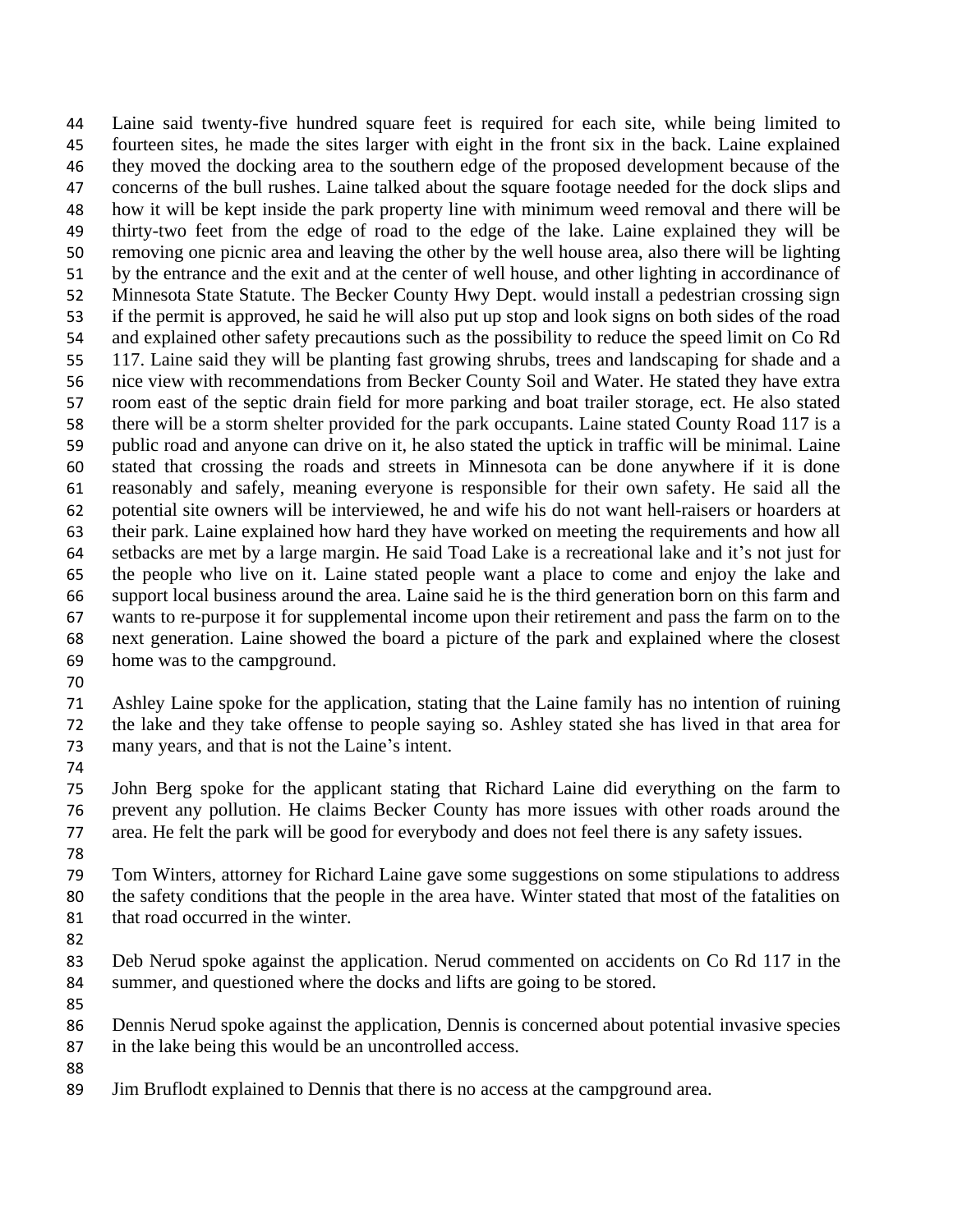- 
- Clark Lee spoke against the application. He explained his frustration about the application being brought up for another public hearing. He said the only thing that changed was the dock location and that was not why it was denied by the Commissioners previously. He said it was because of public safety reasons. Lee asked the board to deny the application and stated he does not think it is right to have commercial business in a residential area. Skarie asked if the permit is denied because of safety issues, will the people in the area petition to get the speed limit reduced. Clark said they have tried in the past. Larry Knutson said he talked to Jim Olson, County Engineer and the State of Minnesota will not do a speed study on a gravel roads, therefor the speed limit cannot be lowered. Knutson stated Olson said they could possibly put up speed advisory signs but they mean nothing. Knutson also asked Olson if it was proper to create a situation that could be dangerous even if others already exist. Olson said it is not his decision, but he would not recommend it. Evan Laine spoke for the application. Evan Laine explained the stretch of Co Rd 117 where the
- campground is to be placed, is safe. He also stated more signs would be beneficial.
- 
- Roger Ball spoke against the application. Ball stated the County would be responsible for the safety of the people in the area if they approve the request. Ball referred to statistics from the Department of Public Safety for accidents in Becker County. Ball feels people will be in harms way if there is a campground there and does not feel it will be beneficial to the area.
- 
- Jim Bruflodt questioned Ball if he truly believed the County would be liable for safety.
- 
- Don Wurst, representing Toad Lake Township, spoke for the application. Wurst stated it will be good for the area, he feels it's unfair for the Laine's to be judged on what they do with their own property.
- 
- Jennifer Thompson representing Becker County Coalition of Lake Association, spoke against the request. She stated the application has no changes. She also stated her concerns about the application of it going from residential to commercial, and how many slips were requested as well as the location of the RV park.
- 
- John Skarie asked about allowing less slips.
- 
- Thompson replied, they should be allowed a maximum of 14 dock slips and they are proposing 21 slips.
- 
- Kovala stated we approved a thirty-six -unit campground on Eagle Lake and there is zero traffic
- coming on to the lake.
-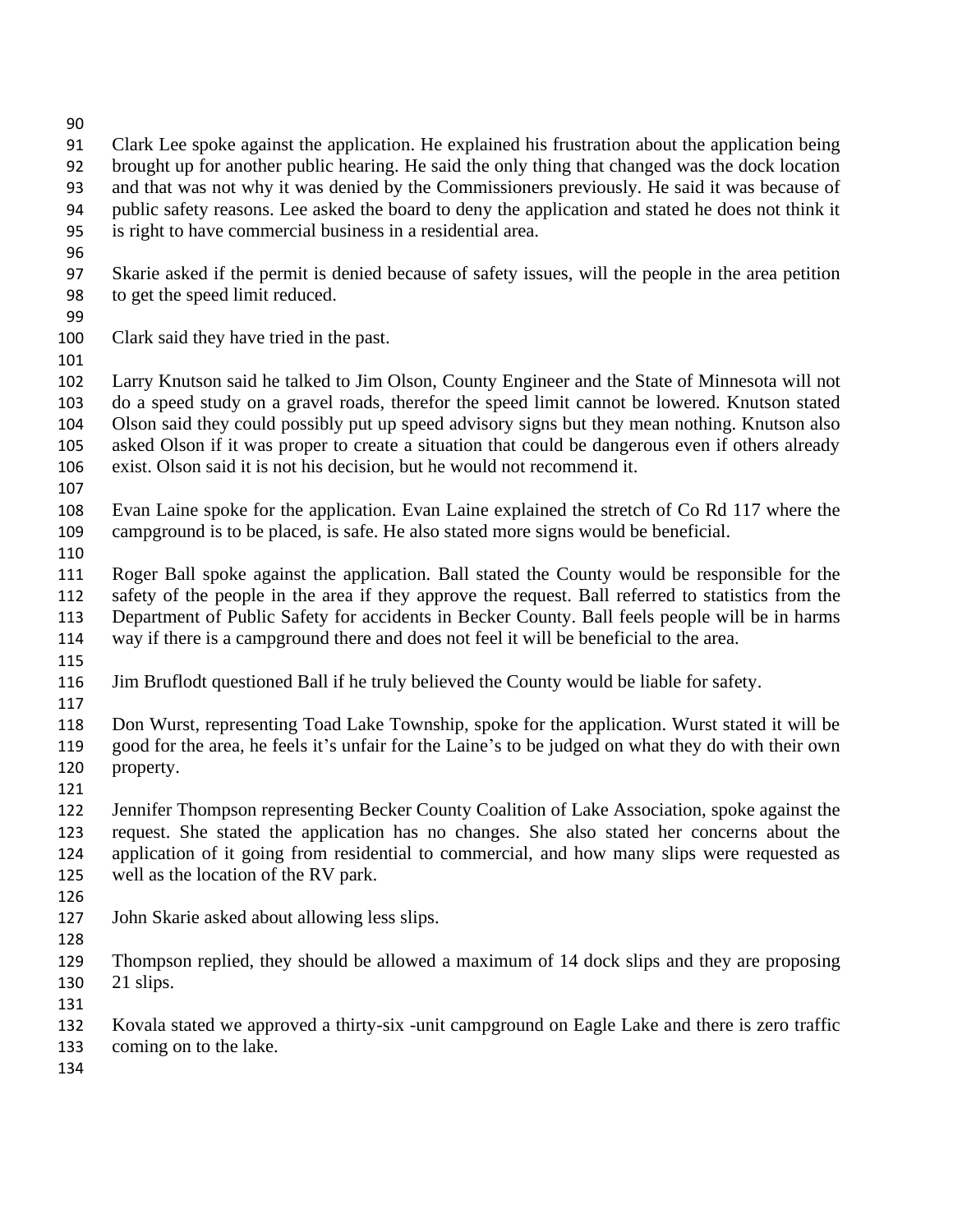- Thompson stated, she lives on Island Lake and the people in the campgrounds are the people enjoying the lake not the lake property owners.
- 
- John Skarie asked what the negative part of people enjoying the lake is.
- 
- Thompson replied it is the number of slips and configuration of the dock system disturbing the bull rushes that is concerning.
- 
- Johnston asked Thompson what her feelings would be if there was not more than fourteen slips.
- Thompson replied I think there would be more support for it and if it were configured in a way to not damage bull rushes.
- 
- Phillip Laine spoke for the application. He stated the previous comments about selling our farm out to a corporate entity will not happen and future hypothetical safety issues is not realistic. He
- said they all want what is best for the lake.
- 
- Rick Lien spoke against the application. Lien said kids don't read signs and do not look for traffic.
- He stated kids will not be seen all the time and will be crossing the road because water attracts kids.
- 
- Morgan Laine spoke for the application. Morgan stated she lives on the farm all year round and never has any safety concerns. Morgan stated she knows her parents will do this the right way and the safest way possible.
- 
- Dana Laine spoke for the application. Dana explained what the contract says about crossing the road and that all children under twelve must be accompanied by a parent. She said if people do not follow these rules it could lead to eviction.
- 

- Mary Seaberg asked who the on-sight manager will be?
- Dana stated Richard and her will be the managers and will live next to the park, she also said her son in law will be there.
- 

 Patty Swenson spoke against the application. Patty stated in 2004 Becker County deemed this property residential and now they are requesting commercial use in residential zoned area. She 172 said no evidence has been submitted by the applicant or the council to support commercial use in a residential area. Swenson said this will have a huge impact in Becker County and will be opening up a can of worms, and it could be considered spot zoning. She said this project cannot be compared to existing resorts because most of them were in business before 1971, before zoning was in Becker County.

- 
- Jim Kovala asked if they could have a P.U.D. with 14 sites but not be considered commercial.
- 
- Patty explained that it is a conditional use permit for commercial use, not a change of zone.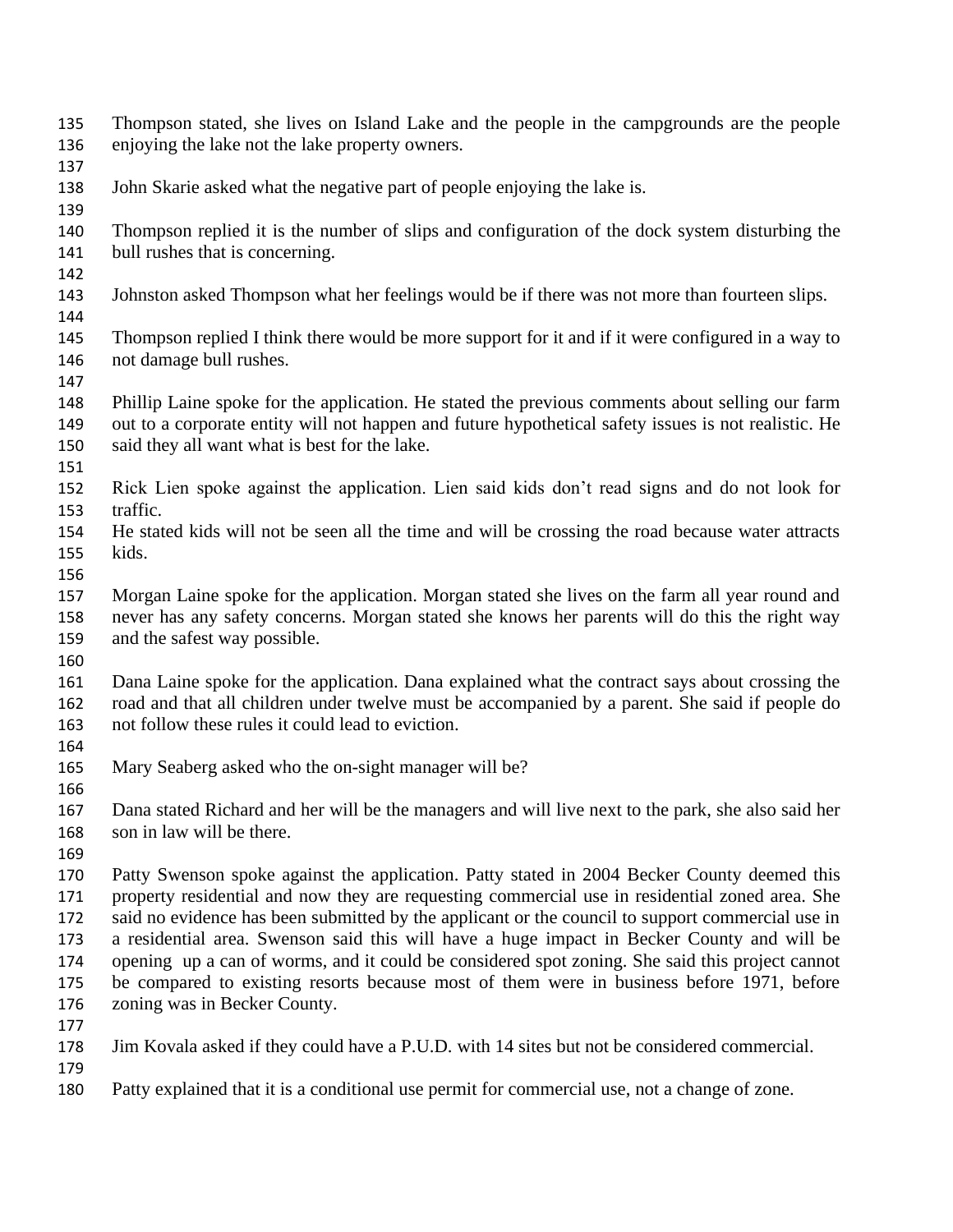- 
- Testimony Closed

 Lien said he is still not convinced and believes safety is the main concern. Lien stated we set a precedence when we voted to deny the application and the County Board agreed with it. He also said by putting a P.U.D. in a residential area is not consistent with the zoning we have in place.

## Bob Merritt stated there is not enough room across the road by the lake.

 Larry Knutson stated number one of the conditional use criteria in the Zoning Ordinance should also abide for finding of facts, a conditional use should not harm the use and enjoyment of other property in the immediate vicinity that is already permitted.

- 
- Ray Thorkildson stated there is no room and he cannot support it. He said if it wasn't for the lake access issue there would be no problem.
- 

 Mary Seaberg said zoning and safety issues are the main concerns and they cannot open themselves up to that.

 Richard Laine reiterated the changes that were made. No swimming allowed for children, no recreation area, and they'll work with anyone on the dock issues. He said they only want 14 lifts. 

- Richard Laine stated if we can get the permit for a dry park and not use the lake then lets do it.
- Lien said if your willing to entertain that idea, that would eliminate a lot of the problems, although we still have the zoning issue.
- 
- Laine stated he does not understand the zoning issue.
- 
- Lien explained how the commercial use and the conditional use permit worked on the residential property.
- 

 **Motion: Lien** made a motion to **deny** the request for a conditional use permit for a commercial planned unit development (PUD) to have 14 RV sites and a 21 slip dock system. Based on the fact a PUD is not consistent with the residential zoning district, adequate facilities do not exist due to the minimal amount of area between t Co Rd 117 and the shore of Toad Lake, which causes a nuisance. 

- **Merritt Second.**
- 
- Dana Laine asked to table the application.

- Lien and Merritt rescinded their motion.
- 
- Bruflodt said, whenever the applicant comes back, a decision will be made, and this will be the
- final tabling of the application.